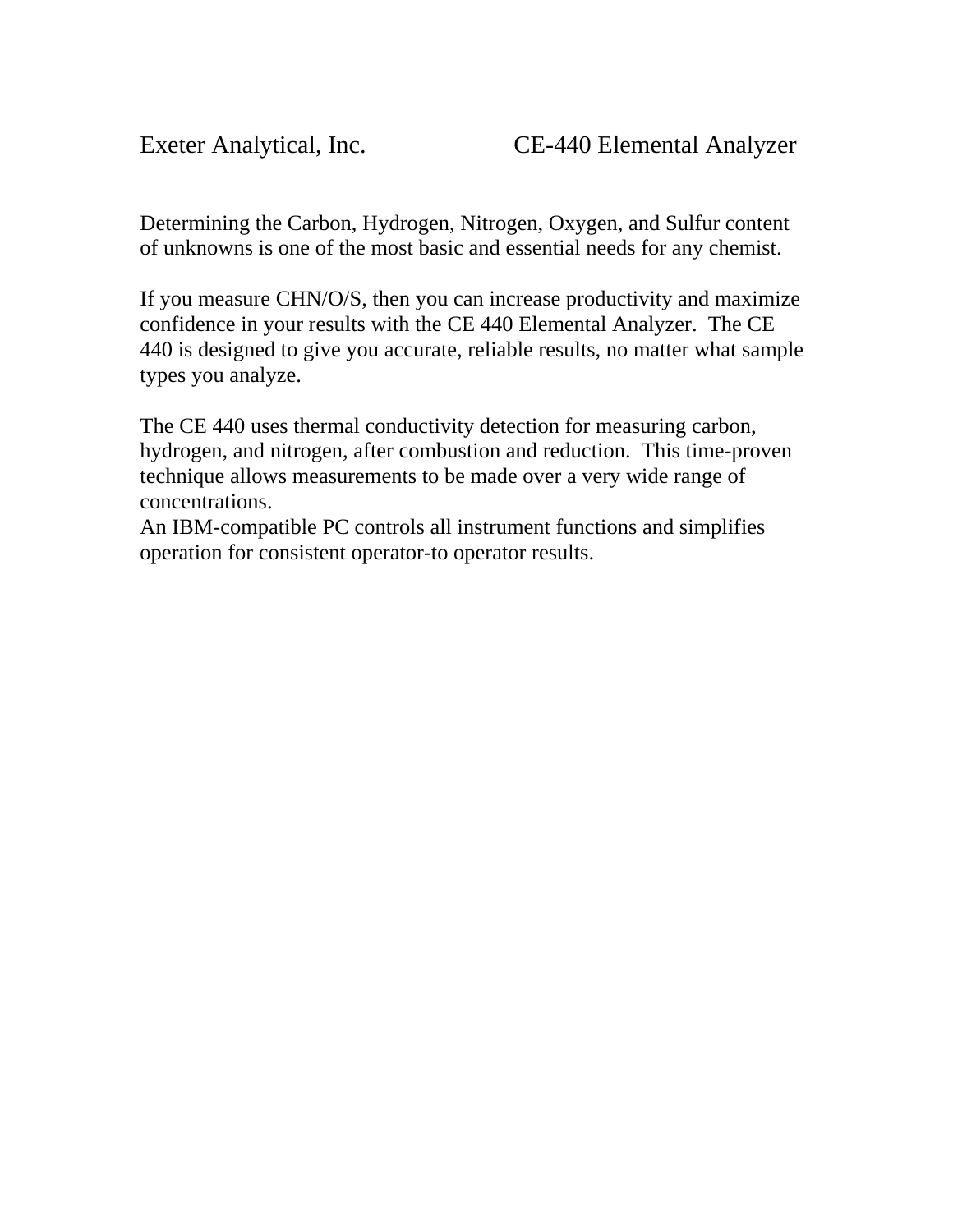## **Only the CE 440 offers you all these advantages:**

**Accuracy and Precision** - The CE440 provides analytical data of unsurpassed accuracy and precision. The complete control of combustion parameters combined with steady state measurement of combustion products ensures a level of accuracy and precision that cannot be matched.

| <b>Sample Run</b>            | $\overline{\ }$ %C | $\%H$ | $\%N$ |
|------------------------------|--------------------|-------|-------|
| $\mathbf{1}$                 | 65.43              | 6.72  | 8.45  |
| $\sqrt{2}$                   | 65.47              | 6.73  | 8.45  |
| $\mathfrak{Z}$               | 65.47              | 6.72  | 8.48  |
| $\overline{4}$               | 65.45              | 6.70  | 8.44  |
| 5                            | 65.44              | 6.72  | 8.47  |
| 6                            | 65.50              | 6.72  | 8.52  |
| $\tau$                       | 65.52              | 6.70  | 8.52  |
| $8\,$                        | 65.48              | 6.70  | 8.49  |
| 9                            | 65.45              | 6.70  | 8.48  |
| 10                           | 65.49              | 6.71  | 8.48  |
|                              |                    |       |       |
| <b>Mean Values</b>           | 65.47              | 6.71  | 8.48  |
| <b>Theoretical Values</b>    | 65.44              | 6.71  | 8.45  |
| <b>Deviation from Theory</b> | 0.03               | 0.00  | 0.03  |
|                              |                    |       |       |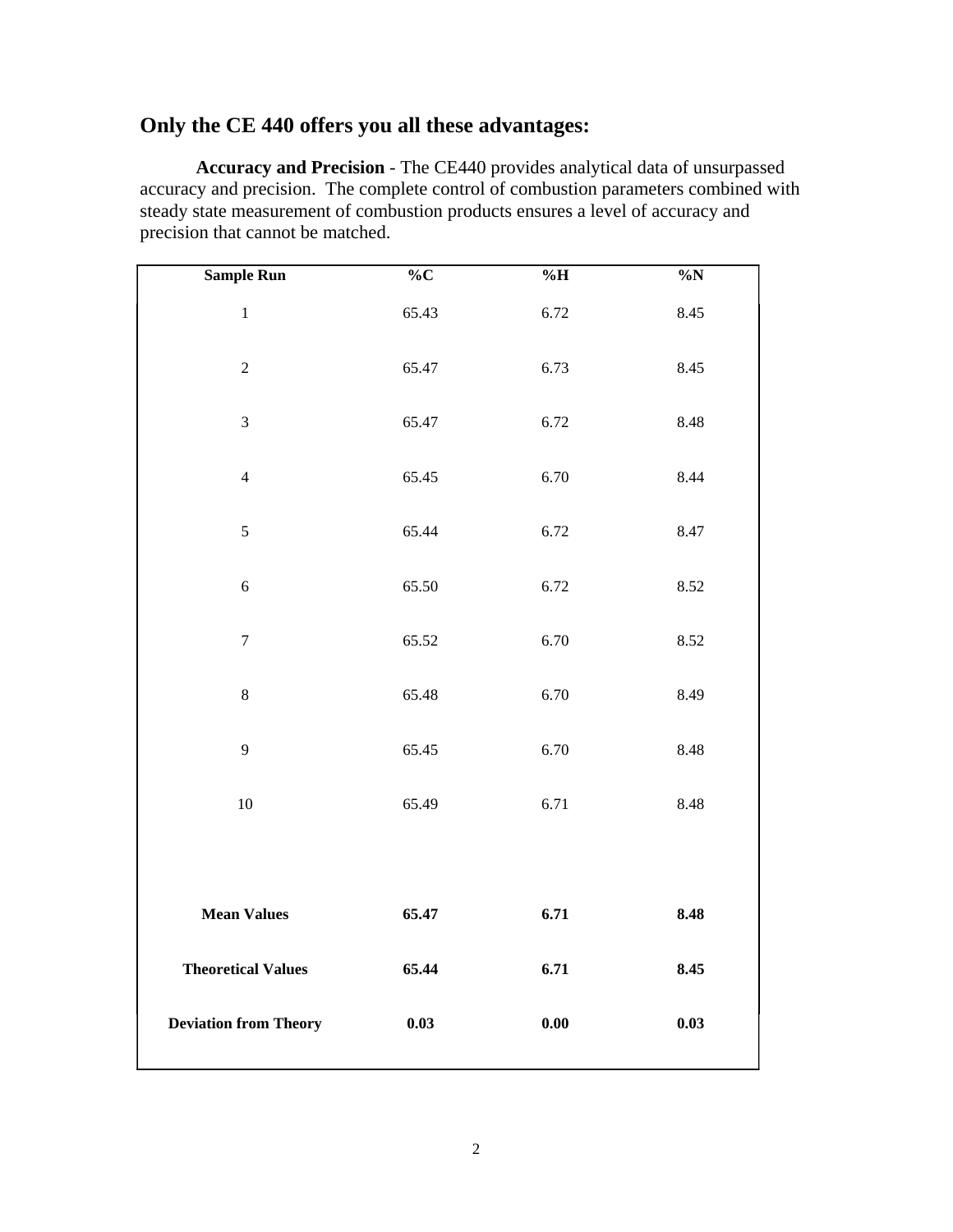**Versatility** - With its unique combination of both static and dynamic combustion, the CE 440 can combust the widest range of sample types of any CHN/O/S instrument. Our unique horizontal furnace allows for automatic removal of the residue from each sample after analysis, avoiding memory effects and gas flow problems, which can occur with vertical furnace systems.

**Reliability** - The CE440 is a fully automated CHN/O/S elemental analyzer. The system with its Windows<sup>tm</sup> based P.C. operating software has been designed to reduce human error through incorporation of extensive automation, customer help, and diagnostic facilities. Using the technique of steady-state measurement of combustion products, the CE 440 is inherently more reliable than gas chromatographic systems which are dependent on flow, column temperature, and dead volume management.

With the lowest operating cost of any elemental analyzer available, the CE 440 won't strain your budget. Low gas and reagent consumption combined with higher reduction tube life make it the most economical CHN/O/S elemental analyzer to operate.

Continuous diagnostics and automatic maintenance alerts make operation almost foolproof. By monitoring signals, voltages, and sample throughput, the instrument provides you with continuous status reports on consumable reagents as well as an immediate warning should a problem occur. And, most parts are user-replaceable, further reducing cost and downtime.

# **CE440 Features**

Rapid analysis for high productivity - analysis time of less than 5 minutes

■ Unique combustion technique makes it possible to analyze any sample type, from volatiles to refractories

 $\blacksquare$  Stable thermal conductivity detector provides linear response with superior precision and accuracy

 $\blacksquare$  Windows<sup>R</sup> software with data storage for statistical analysis and flexible report generation

■ Horizontal sample injection removes interfering residue between each sample run

■ Continuous diagnostics with automatic maintenance alerts

■ Low reagent consumption - industry's lowest cost per sample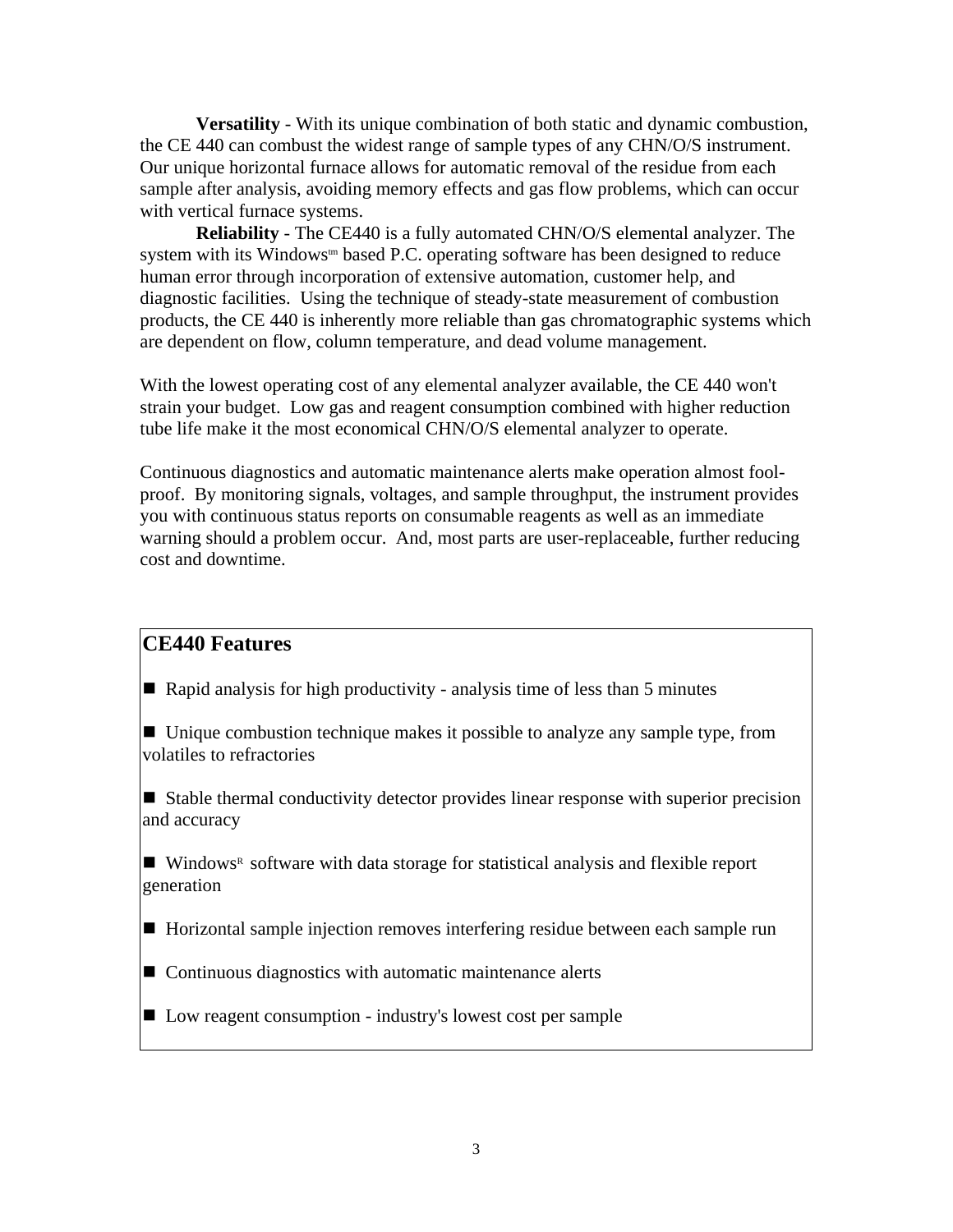# **Widest Range of Applications**

With its wide linear range, combined static/dynamic combustion and unique horizontal furnace design allowing for the removal of sample residue between runs, the CE 440 is capable of analyzing the widest range of sample types - quickly, easily, and reliably. Typical applications include:

**Organics and Pharmaceuticals** - The CE 440 can analyze virtually any class of organics, including organometallics, heterocyclic nitrogen derivatives, steroids, polynuclear aromatics, and organophosphorous.

**Environmental** - Analyze the effects of fuels, oils, and their by-products on the environment, or study the composition of material retained by membranes used in oceanography, water filtration, and air monitoring.

**Polymers** - The CE 440 provides a fast, direct method for determining elemental composition of polymers, copolymers, and blends. Even samples with high levels of halogens, like PVC or Teflon<sup>R</sup>, can be analyzed rapidly and accurately.

**Refractories** - Nitrides, graphite fibers, and ceramics are easily analyzed - even carbides with melting points over 2000<sup>o</sup>C.

**Volatile/Air Sensitive Samples** - Volatile and air sensitive materials are easily analyzed using our capsule sealing device.

**Other Application Areas: Plastics, petrochemicals, agriculture, food, and pyrotechnical compounds.**

## **Options to extend your capabilities**

In addition to the automatic sample changer, Exeter Analytical, Inc. offers several other accessories to customize your system for your particular requirements:

**Single Sample Automation** - If you only run a few samples at a time, this feature will let you manually introduce a sample, then it will run the analysis automatically.

■ **Capsule Sealer** - This device ensures sample integrity by making a cold weld of the sample capsules. Analyzing highly volatile samples such as gasoline and oils becomes routine.

 **Refractory Materials Kit** - This kit contains fluxes and special sleeves for the combustion of difficult samples requiring rigorous conditions for extracting carbon and nitrogen.